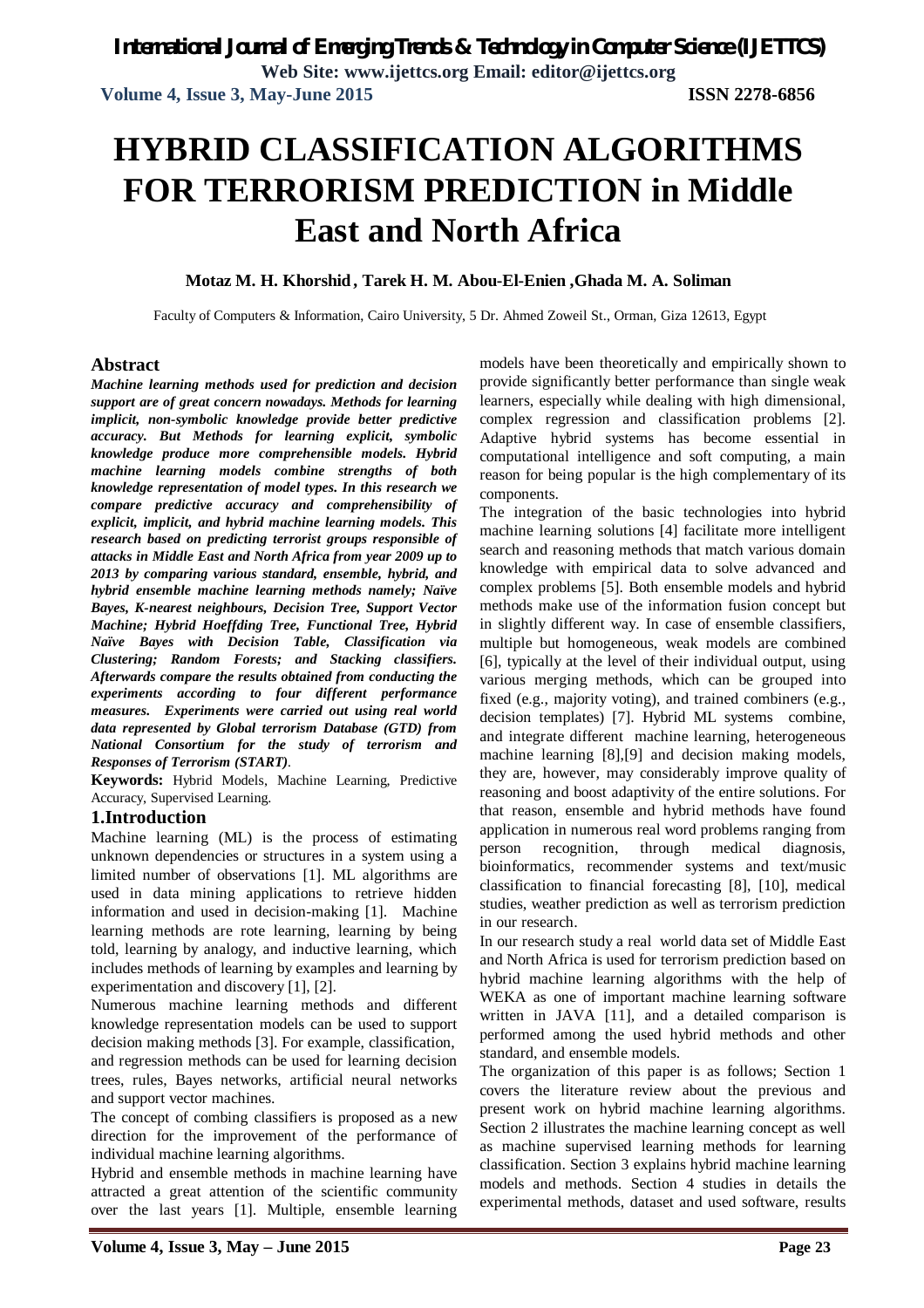**Volume 4, Issue 3, May-June 2015 ISSN 2278-6856**

and analysis; illustrated with figures and tables. Finally, section 5 covers conclusions and future work.

# **2.LITERATURE REVIEW**

According to M. Wozniak [12] and J. Gama [13], there are a lot of machine hybrid methods developed in the past such as Model Trees- multivariate trees with linear or some other functional models at the leaves [14], [15], [16]. Perception Trees- combination of a decision tree and a linear threshold unit are presented by P. E. Utgoff [17]. The authors B.Konoenko and R.Kohavi proposed a new algorithm, NBTree, which induces a hybrid Decision Tree and Naïve Bayes Classifiers where the decision tree nodes contain univariate splits as regular decision-trees, but the leaves contain Naïve Bayes classifiers [18], [19]. Functional trees- an extension of multivariate and model trees [12]. Model Class Selection- a hybrid algorithm that combines, in a single tree, nodes that are univariate tests, or multivariate tests generated by linear machines or instance-based learners [20]. In Meta decision tress- Lj. Todorovski, S. Dzeroski combined different classifiers with meta Decisoin Trees where leaves predict which classifier should be used to obtain a prediction [21]. Stacked generalized hybrid ensembles which are constructed from different base learning methods [22]. In Hybrid Hoeffding Trees - several hybrid variants of the basic method using naïve bayes, functions and ensemble methods are presented by S. B. Kotsiantis, I. D. Zaharakis [23]. Piotr Sobolewski and Michał Woźniak faced with concept drift that means the problem of significant changes in statistical properties of the target variables is usually caused by some hidden and unknown features making the classification models less accurate over course of time. Detection of concept drift is very important in real dynamic environments since it may be a hint to trigger classification model reconstruction, and they focus on detection of virtual concept drift using unsupervised learning based on knowledge about the possible data distributions that may occur in the data stream; without any knowledge about real class labels. A priori distribution patters are treated as the known concepts, among which changes are being detected. The authors have developed their own method called simulated recurrence based on majority voting ensembles on results of statistical tests for distributions of known features. As an additional benefit, the concept detection makes the selection of the right classification model easier since a separate model may be pre-assigned to each concept.

Javier Torres Niño et al. extended fundamental classification method – decision trees by combination unsupervised and supervised machine learning, i.e. clustering and classification. Additionally, they utilize a third component, which goal is to adjust clustering parameters. First, the predicted class attribute is removed before clustering and the number of instances in the majority class is calculated and compared with a given threshold to determine whether the instances in the entire

cluster are treated as classified or not. The instances from the non-classified cluster are used to learn the decision tree [24].

Tomasz Kajdanowicz and Przemysław Kazienko [25] provided a new method for the complex machine learning problem – multi-label classification, in which every instance can be independently assigned with many class labels simultaneously. The problem becomes especially demanding in case of larger output space – with many possible subsets of the class label set. The method is derived from the general boosting concept adapted to the multi-label environment.

Chun-Wei Lin et al. [26] proposed a new integrated MFFP- tree algorithm to extract fuzzy association rules, its main feature is its ability to process and integrate multiple sources, local databases. It has been achieved by means of integration of many local fuzzy regions and tree branches into one coherent multiple fuzzy frequent pattern tree (MFFP-tree). It enables the authors to generate more complete global association rules, also preserving their local equivalences.

# **3. MACHINE LEARNING METHODS**

#### **3.1Machine Learning**

Machine learning (ML) is defined as the process of estimating unknown dependencies or structures in a system using a limited number of observations [1]. The goal of ML is to devise learning algorithms that do the learning automatically without human intervention or assistance. Machine learning tasks are classification, regression and clustering. Machine learning methods are rote learning, learning by being told, learning by analogy, and inductive learning, which include different methods of learning by examples, learning by experimentation, and discovery [1], [2]. There are several applications for ML, the most significant of which is predictive data mining [23]. Every instance in any dataset used by ML algorithms is represented using the same set of features. The features may be continuous, categorical, or binary.

If instances are given with known labels then learning is called supervised,

in contract with unsupervised learning, where instances are unlabeled [27]. Numerous ML applications involve tasks that can be set up as supervised. In our research we have concentrated with machine learning of classifications which is an important branch of study. A system learns to classify new cases to predefined discrete problem classes. Classification is a special kind of regression, ML of classification performs an estimation of an unknown dependence between input (data) and output of the considered system (classification) [3].

The main goal of our research is to learn the possibility of combining classifiers which is usually better than any of its elements; with other words utilize the strengths of one classifier to complement the weaknesses of another.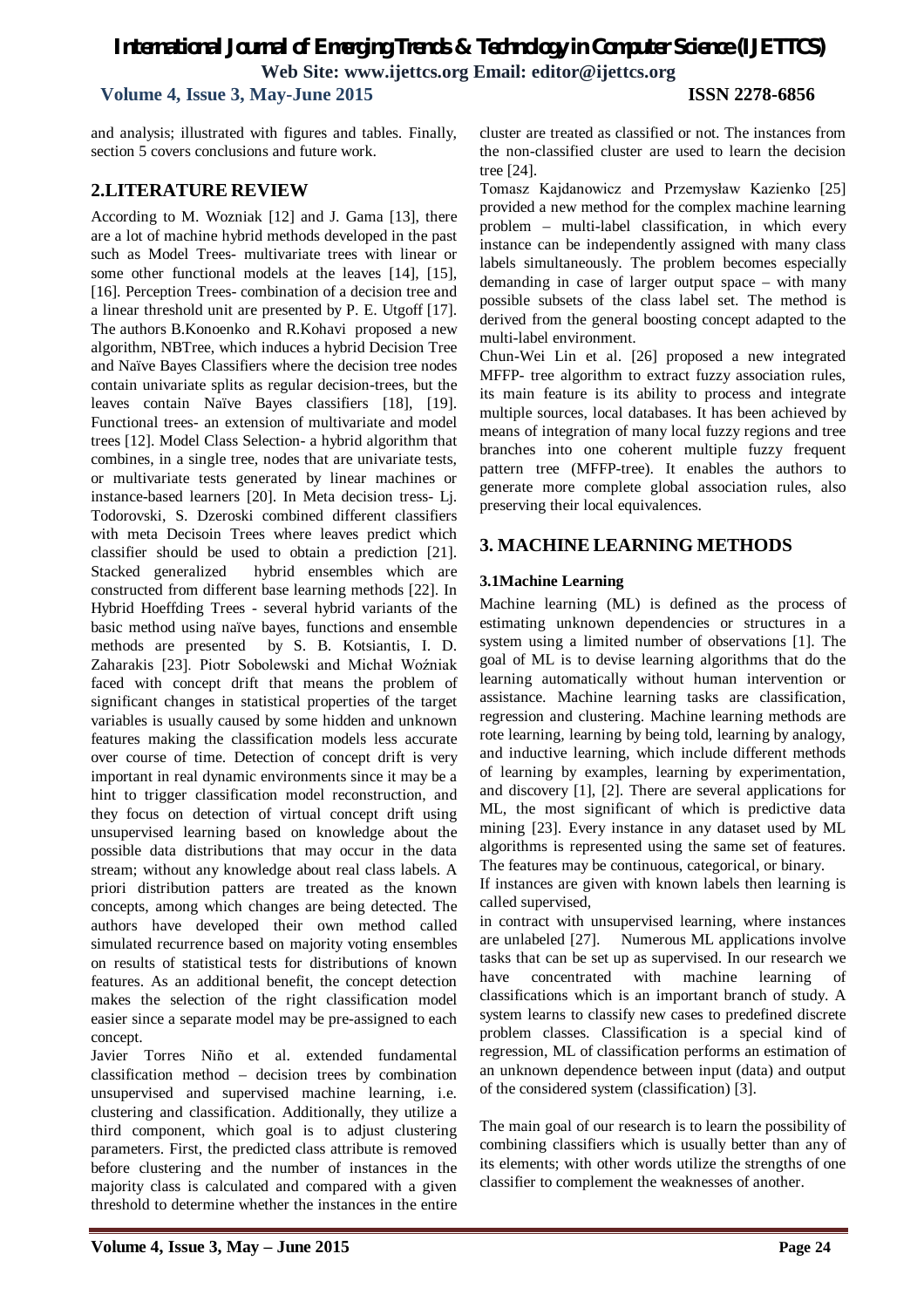# *International Journal of Emerging Trends & Technology in Computer Science (IJETTCS)*

**Web Site: www.ijettcs.org Email: editor@ijettcs.org** 

 **Volume 4, Issue 3, May-June 2015 ISSN 2278-6856**

**3.2.Machine Learning Methods for Learning Classifications**

#### **3.2.1Methods for learning comprehensible Knowledge**

Methods for learning comprehensible, human readable knowledge are especially appropriate in building knowledge based decision support systems/expert systems. Well known and famous methods are Decision Tree (DT), and rule Learning(RL), as well as Hoeffding Tree or Very Fast Decision Tree(VFDT), which is a new method introduced for incremental machine learning from data streams [25]. It stores a data stream only once and after that updates the tree.

#### **3.2.2. Methods for Learning Implicit Knowledge**

Implicit or distributed knowledge is subjective, empirical, hard to formalize, and not understandable for humans [3]. It can be represented in forms of bayes or neural networks, support vectors or using the similarity function and learning examples by itself. The most used methods of this type are K-Nearest Neighbours (KNN), Bayes Networks, Artificial Neural Networks (ANN), and Support Vector Machine (SVM).

SVM is a very successful method of machine learning from examples [26], which is based on mapping of learning examples from input space to a new high dimensional, potentially infinite dimensional feature space in which examples are linearly separable. The method then finds an optimal hyperplane.

#### **3.3.3.Redundant Knowledge Machine Learning**

Methods of learning and combining redundant classifiers or ensembles are one approach for increasing prediction accuracy models on unseen examples, which is the most important generalization property. The most famous methods in that regard are Random Forests Method [30], which simultaneously uses two sources of diversity of its elements: (1) resampling of learning data and (2) resampling the attribute set as part of the induction process, the other method called CART [31].

### **4.HYBRID MACHINE LEARNING METHODS**

Supervised learning is the machine learning task of inferring a function from supervised training data [3]. This function is called a classifier; with other words, the supervised learning problem is to find an approximation to unknown function given a set of previously labeled examples. Different methods explore different hypothesis spaces, use different search strategies and are appropriate for different types of problems. The training data consist of a set of training examples. In supervised learning, each example is a pair consisting of an input object (typically a vector) and a desired output value (also called the supervisory signal).

A supervised learning algorithm analyzes the training data and produces an inferred function, which is called a classifier (if the output is discrete, so we deal with classification) or a regression function (if the output is

**Volume 4, Issue 3, May – June 2015 Page 25**

continuous, so it is a regression). The inferred function should predict the correct output value for any valid input object.

### **5.EXPERIMENTS**

This research paper investigates applicability of selected basic and hybrid machine learning methods to predict the terrorist groups that responsible of attacks in Middle East & North Africa from year 2009 up to year 2013.

#### **5.1 Methods**

Selected standard and hybrid machine learning methods are compared, together with ensemble and hybrid ensemble methods:

- **Standard Methods:** Naïve Bayes (NB), K-nearest neighbours (KNN), Decision Tree(C 4.5), Support Vector Machine (SVM);
- **Hybrid Methods**: Hybrid Hoeffding Tree (HHT), Functional Tree (FT), Hybrid Naïve Bayes with Decision Table (DTNB), Classification via Clustering(C via C);
- **Ensemble Methods:** Random Forests (RFs);
- **Hybrid Ensemble methods (Meta):** Stacking

#### **5.2 Data Set**

The data set used in our research study is a real world data about terrorist events occurred in Middle East & North Africa in the period from 2009 till 2013, which consists of a total of 43335 terrorist events (instances), and 45 attributes, the attribute terrorist group is consisting of 120 diverse terrorist groups.

The main steps in our research study are explained in the following flow diagram.



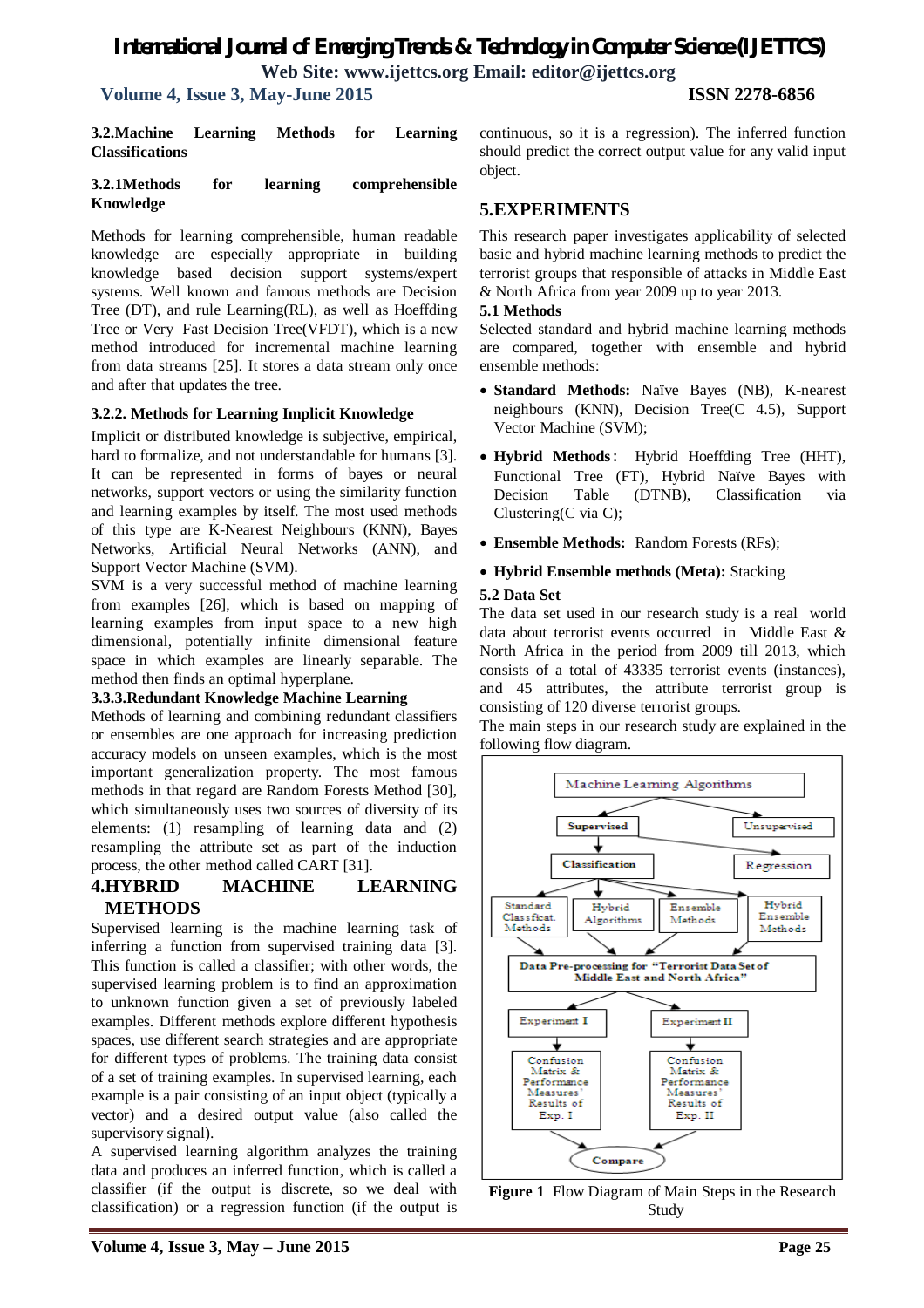**Volume 4, Issue 3, May-June 2015 ISSN 2278-6856**

Before applying different standard and hybrid classification algorithms usually some pre-processing is performed on the data set. In order to perform data processing, it is essential to improve the data quality [29]. There are a few number of techniques used for the purpose of data pre-processing [30] as data aggregation, data sampling, dimension reduction, feature creation, data discretization, variable transformation, and dealing with missing values. It is necessary in our research to apply the following steps for data preparation and data pre-processing:

#### **5.2.1First Step**

Data reduction is performed on the terrorism data by selecting the most informative attributes that are highly correlated to our predicted attribute (Terrorist Group Name) without lose any critical information for classification and so 10 attributes are selected to be included in our experiment, The selected attributes are year, month, country, region, provstate, city, attack-type, target-type, weapon-type, and group-name. These selected attributes are highly related to the predicted attribute (Terrorist Group).

Instance selection is not used to handle noise but to cope up with the infeasibility of learning from very large data sets; instance selection in our data set is an optimization problem that attempts to maintain the mining quality while minimizing the sample size [34]. It reduces data and enables a data mining algorithm to function and work effectively with very large data sets. There are a variety of procedures for sampling instances from a large data set. The most well known are [32] random sampling and stratified sampling.

In our data set we applied stratified sampling as a supervised filter instance method which is applicable when the class values are not uniformly distributed in the training sets, instances of the minority class (es) are selected with greater frequency in order to even out the distribution.

#### **5.2.2 Second Step**

For the missing data values, there are three approaches to handle missing data elements: removal, imputation, and special coding [33], [37]. In our research we applied the approach of Litwise Deletion or data removal for the unknown and missing data instances in order to produce the new data, and then we will conduct our experiments by applying the selected classification algorithms on new data set and compare between them via the classification accuracy and other three different performance measures namely; precision, recall, and f-measure.

#### **5.2.3Third Step**

Conducting the experiments to perform different classification algorithms on the research data set by using WEKA as one of important tools available for implementing data mining algorithms to train the base classifiers then the evaluation of the implemented classifiers is performed by using the testing data set.

The Machine learning classification algorithms in this research are implemented based on WEKA. Waikato Environment for Knowledge Analysis (WEKA) is open source software written in JAVA, a public collection of machine learning algorithms allows the researcher to mine his own data for trends and patterns. The algorithms can either be applied directly to a dataset or called from the researcher own JAVA code [33]. WEKA contains tools for data pre-processing, classification, regression, clustering, association rules, and visualization.

In our experiment we performed different ML classification algorithms on the Terrorism data of Middle East & North Africa from 2009 to 2013, by using Litwise deletion of missing and unknown instances, and a stratified supervised instance reduction method with the help of WEKA Software. During experiment, and after pre-processing steps, the huge data set size became 2002 instances (records), and then the data file is converted to .ARFF file to be used by WEKA environment.

#### **5.4Experimental Methods**

#### **5.4.1.Experiment I**

The experiment is conducted by using the whole data set as testing data set and the results are illustrated in Table 1.

#### **5.4.2.Experiment II**

The experiment is conducted by using 10 Fold cross validation as testing option and the results are shown in Table 2*.* The results of the applied standard, and hybrid classifiers from the experiments will be evaluated according to four performance measures which are defined bellow:

- **The Classification Accuracy:** is the percentage number of correctly classified instances (the number of correct predictions from all predictions made)
- **Precision:** is a measure of classifier exactness (used as a measure for the search effectiveness)
- **Recall:** is a measure of classifier completeness.
- **F-Measure:** also called F-Score, it conveys the balance between the precision and the recall.

#### **5.5.Results and Analysis**

#### **5.5.1.Experiment I**

Table1 shows the classification accuracy and other performance measures results from conducting experiment I of applying the selected standard, hybrid, ensemble, and hybrid ensemble methods as follow:

• In Standard classification methods; KNN is superiors in accuracy where it could classify all the instances correctly, and so it has the highest measures. SVM can be consider as a good classifier too in which it succeed to classify correctly about 95% of the training data as well as it has high precision, recall, and f-measure results.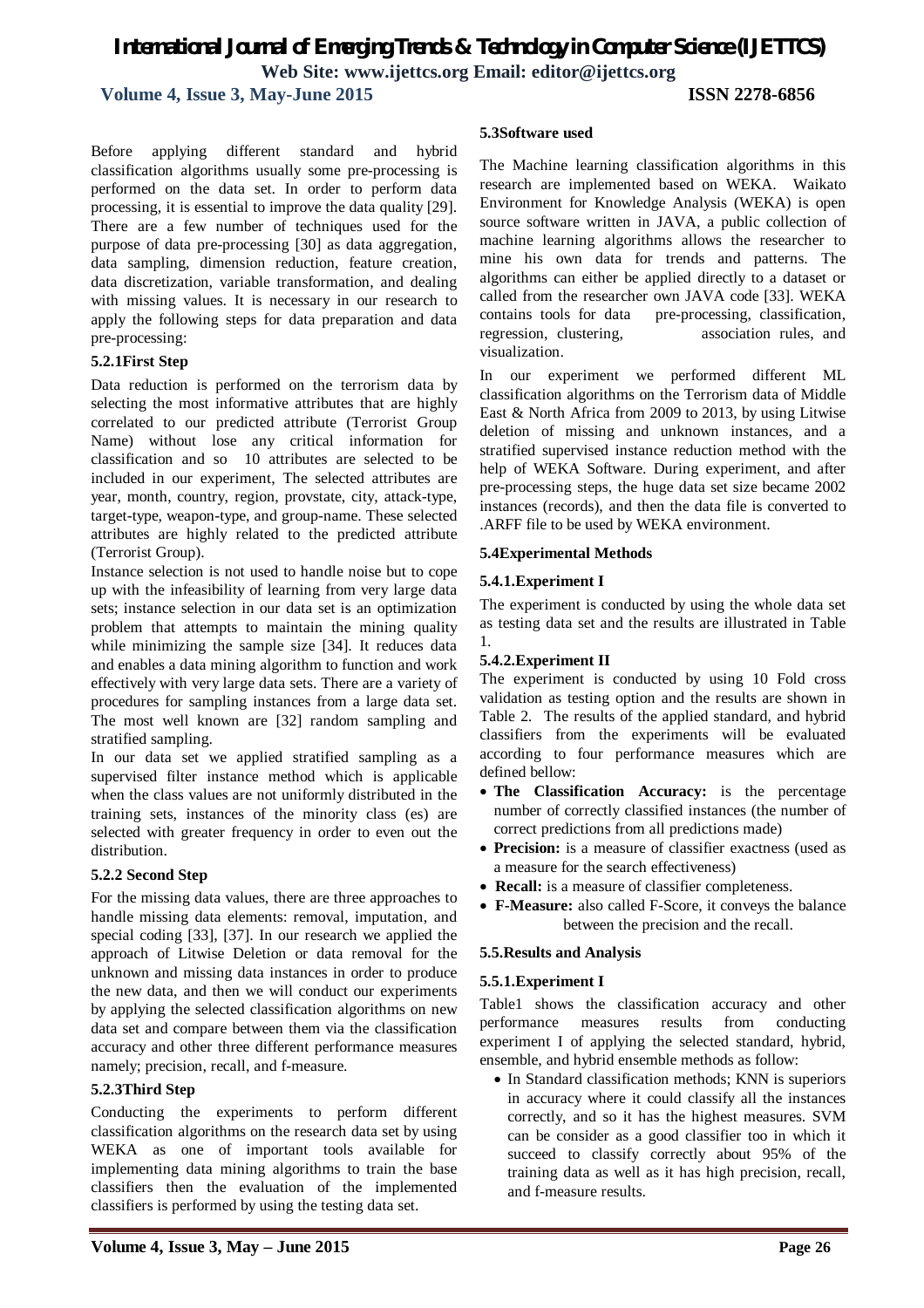# **Volume 4, Issue 3, May-June 2015 ISSN 2278-6856**

- In Hybrid algorithms; it is obvious that FT is very accurate and outperformed other hybrid classifier, it classified correctly about 99% of the training data as well as it has the highest performance measures. We can notice that classification via clustering is not accurate to be applied on our data set as it could not classify correctly more than 25% of the whole training data.
- In Ensemble Method(s); Random Forests (RFs) method is very accurate where it classify correctly about 99% of the data; its precision, recall, and fmeasure are high as well.
- In hybrid Ensemble classifiers; Stacking classifier performs badly where the classifier accuracy is only 20%.

The overall results in Table1 show that hybrid machine learning classifiers demonstrate good and proved obvious improvement in predictive accuracy over some standard comprehensible and ensemble methods.

**TABLE 1:**Performance Measures Results of Experiment I

|                  | <b>Accuracy &amp; Performance Measures</b> |          |                         |       |         |  |  |
|------------------|--------------------------------------------|----------|-------------------------|-------|---------|--|--|
| Method           | Corre.                                     | Incorr.  | <b>Precision Recall</b> |       | F-      |  |  |
|                  | Class.                                     | Class.   |                         |       | Measure |  |  |
| C <sub>4.5</sub> | 80.198%                                    | 19.802%  | 0.752                   | 0.802 | 0.762   |  |  |
| KNN              | 100%                                       | $0\%$    | 1                       | 1     |         |  |  |
| <b>SVM</b>       | 95.0495%                                   | 4.9505%  | 0.941                   | 0.950 | 0.944   |  |  |
| NB               | 91.0891%                                   | 8.9109%  | 0.895                   | 0.911 | 0.889   |  |  |
| <b>HHT</b>       | 82.6733%                                   | 17.3267% | 0.820                   | 0.827 | 0.813   |  |  |
| FT               | 99.0099%                                   | 0.9901%  | 0.990                   | 0.990 | 0.990   |  |  |
| <b>DTNB</b>      | 74.2574%                                   | 25.7426% | 0.654                   | 0.743 | 0.689   |  |  |
| C Via C          | 25.7426%                                   | 74.2574% | 0.104                   | 0.257 | 0.144   |  |  |
| RFs              | 99.009%                                    | 0.9901%  | 0.985                   | 0.990 | 0.988   |  |  |
| <b>Stacking</b>  | 20.7921%                                   | 79.2079% | 0.043                   | 0.208 | 0.072   |  |  |



**Figure 2** Accuracy and Performance Measures of ML Standard, Hybrid, and Ensemble Hybrid Methods of Experiment I

#### **5.5.2 Experiment II**

Table 2 shows the ML classification accuracy and other performance measures results from conducting experiment II of applying the selected standard, hybrid, ensemble, and hybrid ensemble methods as follow:

• In Standard classification methods: C45 classifier performs almost good as it classified correctly about 67% of the whole data, obvious that NB classifier performs well as C45. The researcher can notice that SVM and KNN are fairly good in their results.

- In Hybrid algorithms; FT and DTNB hybrid machine classifiers perform well as they near to classify correctly about 65%, and 63% from the data set as well as they have high recall values. It is obvious that HHT and classification via clustering hybrid classifiers are not accurate as they could not classify more than 32% and 37% from the training data as they also have bad precision and f-measure results.
- In Ensemble Method(s); Random Forests (RFs) classifier is fairly accurate as it could classify about 52% of the data, and it has a good recall result too.
- In hybrid Ensemble classifier(s); Stacking classifier performs badly and it is not accurate; as it could not classify correctly more than 21% from the whole data.

The overall accuracy and performance measures in Table 2 show that hybrid machine learning classifiers perform well and in some cases it could outperformed the single classifiers with some enhancement, but ensemble methods are more accurate and outperformed the hybrid ensemble methods in their prediction results.

**TABLE 2:** Performance Measures Results of Experiment II

|                 | Accuracy & Performance Measures |          |           |       |         |  |  |
|-----------------|---------------------------------|----------|-----------|-------|---------|--|--|
| Method          | Corre.                          | Incorr.  | Precision | Recal | - F.,   |  |  |
|                 | Class.                          | Class.   |           |       | Measure |  |  |
| C 4.5           | 67.3267%                        | 32.6733% | 0.624     | 0.67  | 0.645   |  |  |
| KNN             | 54.4554%                        | 45.5446% | 0.501     | 0.545 | 0.521   |  |  |
| <b>SVM</b>      | 56.9307%                        | 43.0693% | 0.518     | 0.569 | 0.540   |  |  |
| NB              | 64.85159                        | 35.1485% | 0.555     | 0.649 | 0.585   |  |  |
| HHT             | 31.68329                        | 68.3168% | 0.328     | 0 R I | 0 282   |  |  |
| FT              | 64 8515%                        | 35.1485% | 0.562     | 0.649 | 0.602   |  |  |
| <b>DTNB</b>     | 62.87139                        | 37.1287% | 0.494     | 0.629 | 0.544   |  |  |
| C Via C         | 37.1287%                        | 62.8713% | 0 148     | 03    | 0.21    |  |  |
| RFs             | 51.9802%                        | 48.0198% | 0.471     | 0.520 | 0.479   |  |  |
| <b>Stacking</b> | 20 7921%                        | 79.2079% |           | 0.208 | 0 O     |  |  |





### **6.CONCLUSION AND FUTURE WORK**

A supervised standard, ensemble, and hybrid machine learning classification algorithms and models are introduced in this research paper for prediction of the terrorist groups responsible of terrorist attacks in Middle East and North Africa from year 2009 up to 2013, by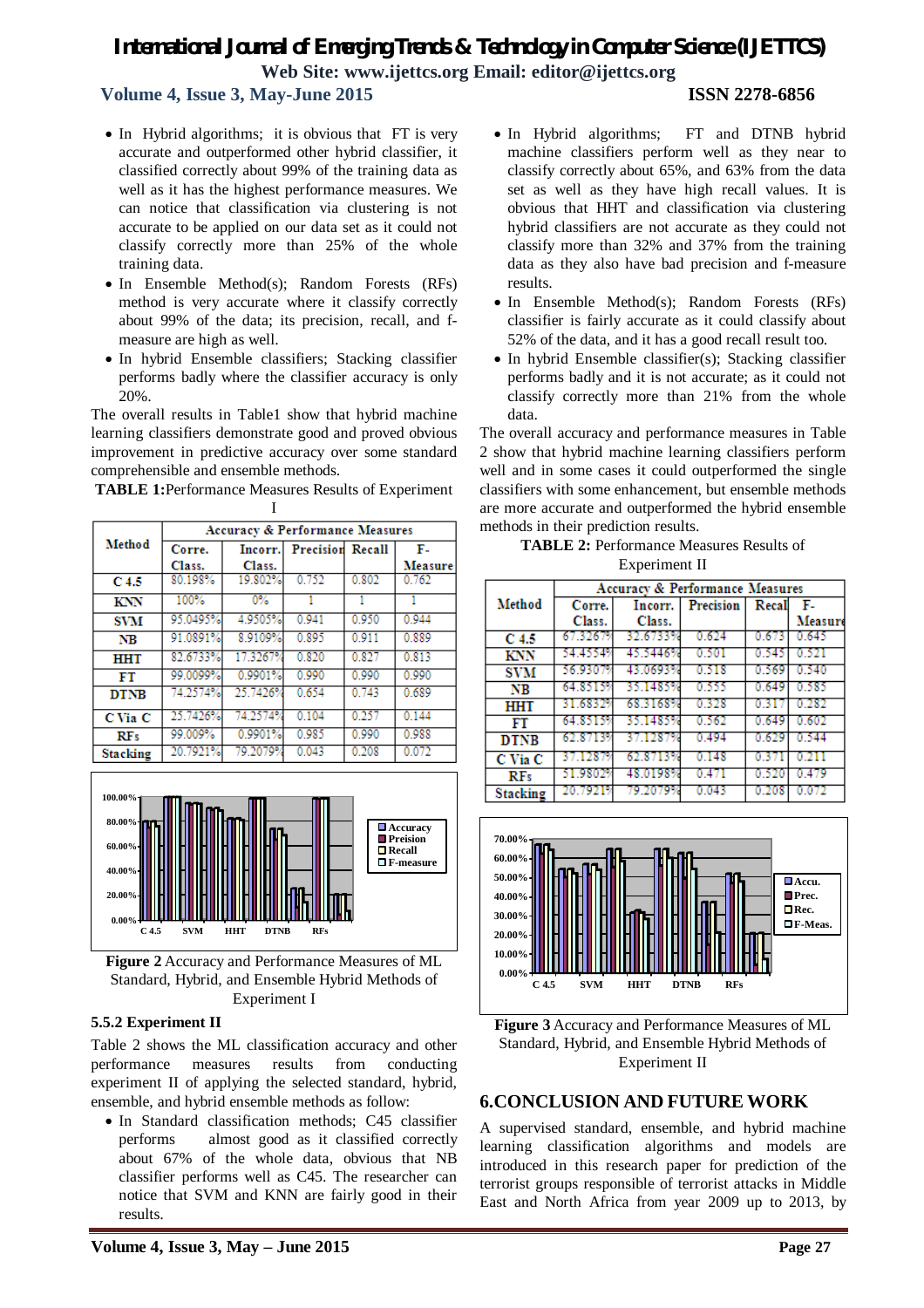### **Volume 4, Issue 3, May-June 2015 ISSN 2278-6856**

conducting different experiments, the data used in our experimental study is based on real data represented by Global terrorism Database (GTD) from National Consortium for the study of terrorism and Responses of Terrorism (START). To achieve the goal of this research; two different experiments are conducted on the used data, as well as using Litwise deletion approach to handle the missing data and provide a detailed comparative study of the used classification algorithms between different 10 different classifiers which categorize into four main types namely; standard classification algorithms, hybrid classifiers, ensemble classifiers, and ensemble hybrid classifiers. We based on using popular software in that area of study called WEKA software and evaluate the obtained results via two different test options which are**;** evaluation on training set, the other option is 10 fold cross-validation during the experiments. The results from the first experiment that conducted using the whole training data showed that KNN and SVM are outperformed the other standard classifiers, FT is very accurate and outperformed other hybrid classifier, In Ensemble Method(s*)*; Random Forests (RFs) method is very accurate. In hybrid Ensemble classifiers; Stacking classifier performs badly and not accurate.

The overall results show that hybrid machine learning classifiers demonstrate good and proved obvious improvement in predictive accuracy over some standard comprehensible and ensemble methods.

The results obtained from the second experiment which based on using 10 fold cross validation showed that: C45 and NB standard classifier are almost good; FT and DTNB hybrid classifiers are good ML hybrid classifiers. And so the overall performance of the different types of classifiers used proved that hybrid machine learning classifiers perform accurate and in some cases it could outperformed the single classifiers with some enhancement, but ensemble methods are more accurate and outperformed the hybrid ensemble methods in their prediction of terrorist groups' attacks results.

For Future research, there is a plan to make further combinations of different ML classification algorithms with Genetic Algorithms, and Neural Networks to improve the performance of hybrid classifiers.

Some researchers may perform a modification for this research by using different methods for handling missing data instances, and make a comparison. Others may use different test options to test the performance of the classification algorithms.

### **References**

- [1]. A. Bonnaccorsi, "On the Relationship between Firm Size and Export Intensity," Journal of International Business Studies, XXIII (4), pp. 605-635, 1992. (journal style)
- [2]. R. Caves, Multinational Enterprise and Economic Analysis, Cambridge University Press, Cambridge, 1982. (book style)
- [3]. M. Clerc, "The Swarm and the Queen: Towards a Deterministic and Adaptive Particle Swarm Optimization," In Proceedings of the IEEE Congress on Evolutionary Computation (CEC), pp. 1951-1957, 1999. (conference style)
- [4]. H.H. Crokell, "Specialization and International Competitiveness," in Managing the Multinational Subsidiary, H. Etemad and L. S, Sulude (eds.), Croom-Helm, London, 1986. (book chapter style)
- [5]. K. Deb, S. Agrawal, A. Pratab, T. Meyarivan, "A Fast Elitist Non-dominated Sorting Genetic Algorithms for Multiobjective Optimization: NSGA II," KanGAL report 200001, Indian Institute of Technology, Kanpur, India, 2000. (technical report style)
- [6]. J. Geralds, "Sega Ends Production of Dreamcast," vnunet.com, para. 2, Jan. 31, 2001. [Online]. Available: http://nl1.vnunet.com/news/1116995. [Accessed: Sept. 12, 2004]. (General Internet site)
- [7]. V. Cherkassky, F.M. Mulier, Learning from Data: Concepts, Theory, and Methods,  $2<sup>nd</sup>$  edition, John Wiley- IEEE Press, 2007.
- [8]. R. Michalski , J. Carbonell , T. Mitchell (Eds). Machine Learning: An artificial intelligence approach . Vol I, San Francisco, CA: Morgan Koufmann, 1983.
- [9]. M. Vladislav, "Machine learning of hybrid classification models for decision support", the use of the internet and development perspectives, 2014.
- [10].K. J. Cios, L. A. Kurgan, "Hybrid Inductive Machine Learning: An Overview of CLIP Algorithms", in: Jain, L.C., Kacprzyk, J. (Eds), New Learning Paradigms in Soft Computing, pp. 276– 322, 2002.
- [11]. R. Sun, S. Wermter, Hybrid Neural Systems, Springer, Heidelberg New York, 2000.
- [12].T. Kajdanowicz, P. Kazienko, J. Kraszewski, "Boosting algorithm with sequence-loss cost function for structured prediction", HAIS 2010, LNAI 6076, pp. 573–580, Springer, Heidelberg, 2010.
- [13]. L. Kuncheva, "Combining pattern classifiers: Methods and algorithms", Wiley- Interscience (John Wiley \& Sons), Southern Gate, Chichester, West Sussex, England, 2004.
- [14].O. Castillo, P. Melin, W. Pedrycz, Hybrid Intelligent Systems: Analysis and Design (Studies in Fuzziness and Soft Computing), Springer, Berlin Heidelberg , 2007.
- [15].E. Corchado E., A. Abraham, A. de Carvalho, "Hybrid intelligent algorithms and applications", Information Sciences, vol. 180 (14), pp. 2633–2634, 2010.
- [16].O. Okun,, G. Valentini, (Eds.), Supervised and Unsupervised Ensemble Methods and their Applications Studies in Computational Intelligence. Vol. 126, Springer, Heidelberg, 2008.